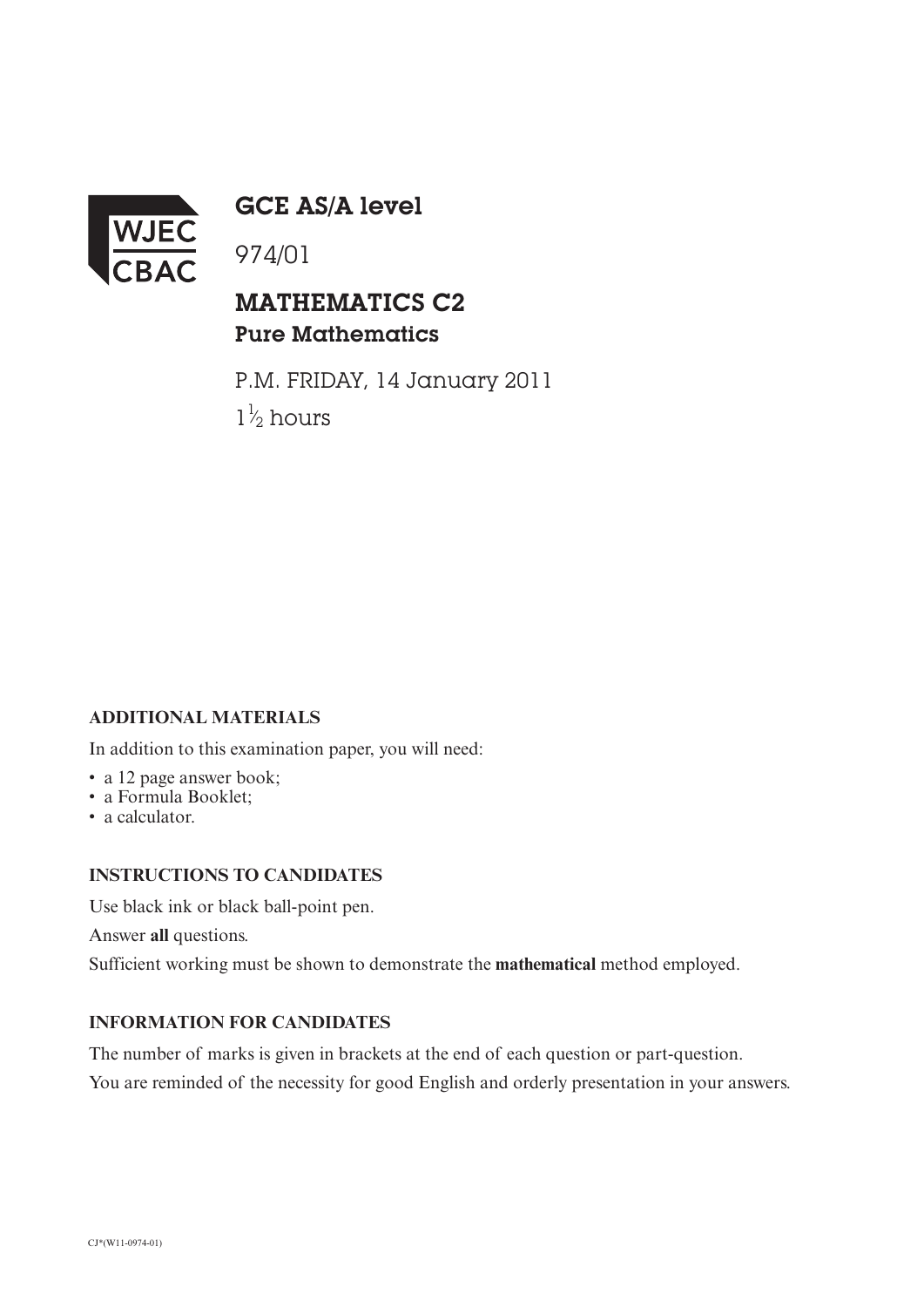**1.** Use the Trapezium Rule with five ordinates to find an approximate value for the integral

$$
\int_1^2 \sqrt{4+x^3} \ dx
$$

Show your working and give your answer correct to three decimal places. [4]

**2.** (a) Find all values of  $\theta$  between 0° and 360° satisfying

$$
7\sin^2\theta + 1 = 3\cos^2\theta - \sin\theta.
$$
 [6]

*(b)* Find all values of *x* between 0° and 180° satisfying

$$
\cos(2x + 25^{\circ}) = -0.454. \tag{3}
$$

**3.** The diagram below shows a sketch of the triangle *ABC* with  $AB = x \text{ cm}$ ,  $AC = (x + 1) \text{ cm}$ ,  $BC = (x + 6)$  cm and  $\widehat{BAC} = 120^{\circ}$ .



- (a) Show that *x* satisfies the equation  $2x^2 9x 35 = 0$ . Hence evaluate *x*. [4]
- *(b)* Find the area of triangle *ABC*. Give your answer correct to two decimal places. [2]
- **4.** *(a)* An arithmetic series has first term *a* and common difference *d*. Prove that the sum of the first *n* terms of the series is given by

$$
S_n = \frac{n}{2} [2a + (n-1)d].
$$
 [3]

- *(b)* The eighth term of an arithmetic series is 28. The sum of the first twenty terms of the series is 710. Find the first term and common difference of the arithmetic series. [5]
- $(c)$  The first term of another arithmetic series is  $-3$  and the fifteenth term is 67. Find the sum of the first fifteen terms of this arithmetic series. [2]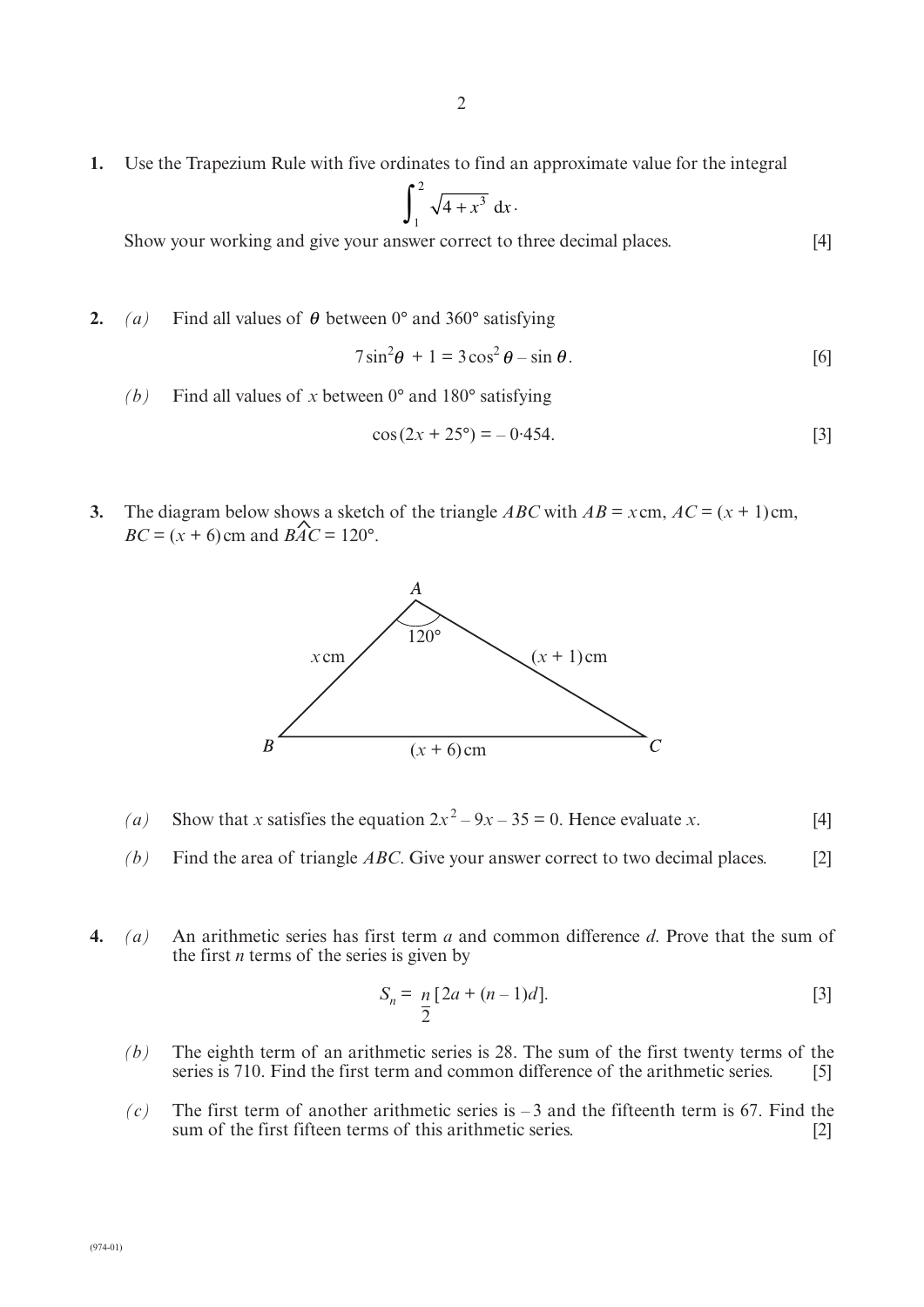- **5.** *(a)* The second term of a geometric series is 6 and the fifth term is 384.
	- (i) Find the common ratio of the series.
	- (ii) Find the sum of the first eight terms of the geometric series. [6]
	- *(b)* The first term of another geometric series is 5 and the common ratio is 1·1.
		- (i) The *n*th term of this series is 170, correct to the nearest integer. Find the value of *n*.
		- (ii) Dafydd, who has been using his calculator to investigate various properties of this geometric series, claims that the sum to infinity of the series is 940. Explain why this result cannot possibly be correct.

[5]



The line and the curve intersect at the points *A* and *B*.

- (i) Find the coordinates of  $A$  and  $B$ . [4]
- (ii) Find the area of the shaded region. [7]

# **TURN OVER.**